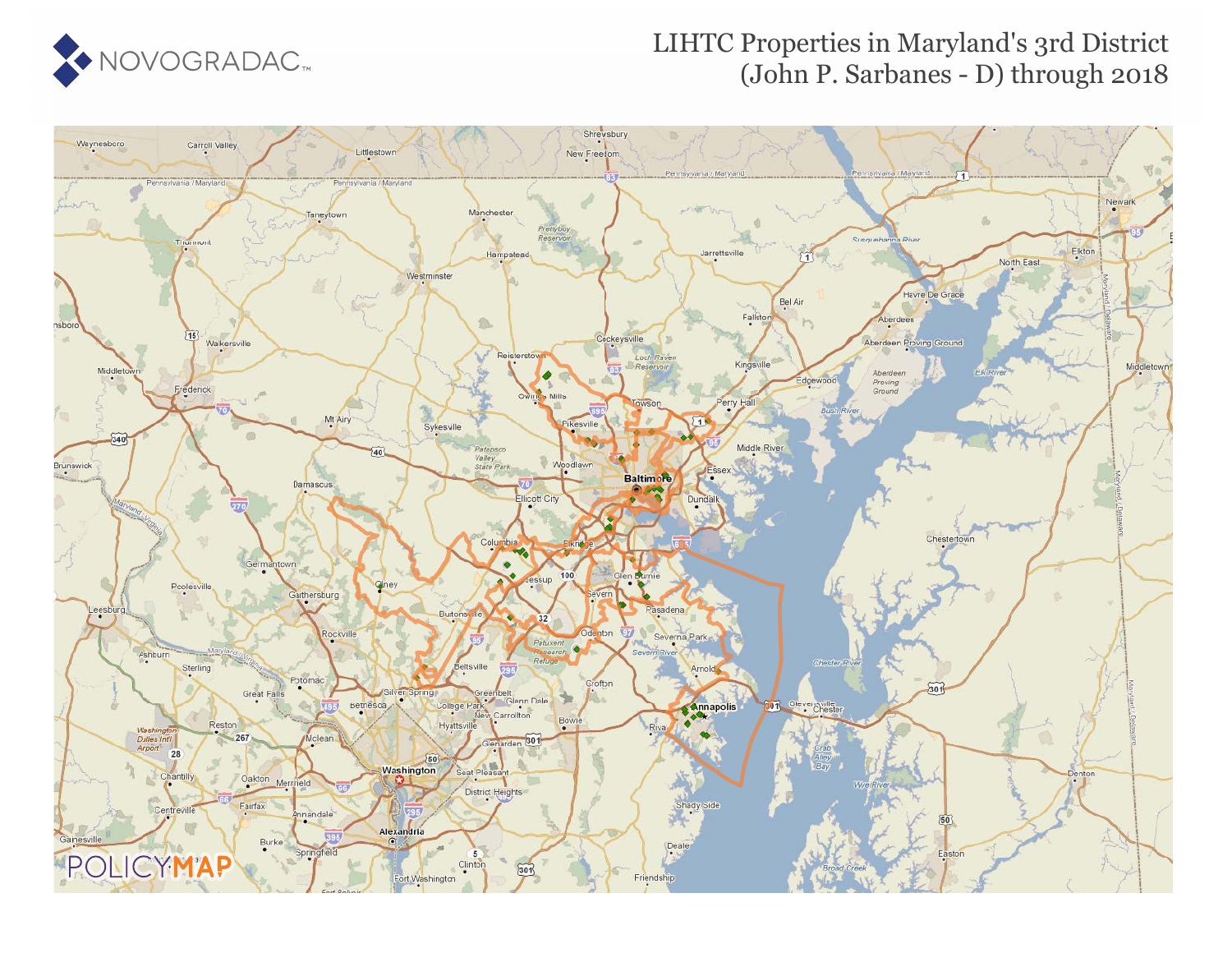## LIHTC Properties in Maryland's 3rd District Through 2018

| <b>Project Name</b>                                                                                                                                                                   | <b>Address</b>                          | <b>City</b>                                    | <b>State</b>           | <b>Zip Code</b> | Nonprofit<br><b>Sponsor</b> | <b>Allocation</b><br><b>Year</b> | <b>Annual</b><br><b>Allocated</b><br><b>Amount</b> | <b>Year Placed<br/>in Service</b> | <b>Construction Type</b> | <b>Total</b><br><b>Units</b> | Low<br><b>Income</b><br><b>Units</b> | <b>Rent or</b><br><b>Income</b><br><b>Ceiling</b> | <b>Credit</b><br>Percentage Bond  | Tax-<br><b>Exempt</b> | <b>HUD Multi-</b><br>Family<br><b>Financing/Rental</b><br><b>Assistance</b> |
|---------------------------------------------------------------------------------------------------------------------------------------------------------------------------------------|-----------------------------------------|------------------------------------------------|------------------------|-----------------|-----------------------------|----------------------------------|----------------------------------------------------|-----------------------------------|--------------------------|------------------------------|--------------------------------------|---------------------------------------------------|-----------------------------------|-----------------------|-----------------------------------------------------------------------------|
| HOLLINS PLACE                                                                                                                                                                         | 4374 HOLLINS<br>FERRY RD                | <b>ARBUTUS</b>                                 | MD                     | 21227           |                             | 2013                             | \$0                                                | Insufficient<br>Data              | Not Indicated            | 54                           | $\bf{0}$                             |                                                   | Not<br>Indicated                  |                       |                                                                             |
| <b>MANOR SOUTH</b>                                                                                                                                                                    | 3617 FORDS LN BALTIMORE                 |                                                | MD                     | 21215           |                             | 2013                             | $\$0$                                              | Insufficient<br>Data              | Not Indicated            | 90                           | $\bf{0}$                             |                                                   | Not<br>Indicated                  |                       |                                                                             |
| WEINBERG<br><b>MANHATTAN PARK</b>                                                                                                                                                     | <b>5715 PARK</b><br><b>HEIGHTS AVE</b>  | <b>BALTIMORE</b>                               | MD                     | 21215           |                             | Insufficient<br>Data             | $\$0$                                              | Insufficient<br>Data              | Not Indicated            | 123                          | $\bf{0}$                             |                                                   | Not<br>Indicated                  |                       |                                                                             |
| <b>FALLS ROAD APTS I</b>                                                                                                                                                              | 3531 FALLS RD BALTIMORE                 |                                                | MD                     | 21211           |                             | 1988                             | \$0                                                | 1988                              | Not Indicated            | $\mathbf{2}$                 | $\mathbf{2}$                         |                                                   | Not<br>$\operatorname{Indicated}$ | No                    |                                                                             |
| <b>TREEOVER</b><br><b>CONDOMINIUMS</b>                                                                                                                                                | 6007 MAJORS<br>${\rm LN}$               | <b>COLUMBIA</b>                                | MD                     | 21045           |                             | 1988                             | \$0                                                | 1988                              | Not Indicated            | $\mathbf{1}$                 | $\mathbf{1}$                         |                                                   | Not<br>Indicated                  | No                    |                                                                             |
| <b>BURNT MILLS</b><br>CROSSING                                                                                                                                                        |                                         | $10713$ VENETIA $$\rm SLVER\:$ SPRING MILL CIR | MD                     | 20901           |                             | 1988                             | \$0                                                | 1990                              | Not Indicated            | 96                           | 96                                   |                                                   | Not<br>Indicated                  | No                    |                                                                             |
| <b>FALLS ROAD APTS II</b>                                                                                                                                                             | 3736 FALLS RD BALTIMORE                 |                                                | MD                     | 21211           |                             | 1989                             | $\$0$                                              | 1990                              | Not Indicated            | $\mathbf{1}$                 | $\mathbf{1}$                         |                                                   | Not<br>Indicated                  | No                    |                                                                             |
| <b>ST MICHAEL'S</b><br><b>CONVENT</b>                                                                                                                                                 | 1901 E<br><b>LOMBARD ST</b>             | <b>BALTIMORE</b>                               | MD                     | 21231           |                             | 1988                             | \$0                                                | 1990                              | Not Indicated            | 10                           | $\overline{\mathbf{4}}$              |                                                   | Not<br>Indicated                  | No                    |                                                                             |
| NORTH CLINTON<br><b>AVENUE</b>                                                                                                                                                        | 30 N CLINTON<br><b>ST</b>               | <b>BALTIMORE</b>                               | $\mathbf{M}\mathbf{D}$ | 21224           |                             | 1989                             | \$0                                                | 1990                              | Not Indicated            | $\mathbf{1}$                 | $\overline{1}$                       |                                                   | Not<br>Indicated                  | No                    |                                                                             |
| $\begin{minipage}{0.9\linewidth} MT\ \texttt{PLEXANT}\ \texttt{AVENUE} \begin{tabular}{p{2.5cm}} \texttt{3710}\ MOUNT \\ \texttt{PLEXANT}\ \texttt{AVE} \end{tabular} \end{minipage}$ |                                         |                                                | MD                     | 21224           |                             | 1989                             | \$0                                                | 1990                              | <b>Not Indicated</b>     | $\mathbf{1}$                 | $\mathbf{1}$                         |                                                   | Not<br>Indicated                  | No                    |                                                                             |
| HUNTINGTON II T/A 7630<br>COLUMBIA COMMONS WOODPARK LN                                                                                                                                |                                         | COLUMBIA                                       | MD                     | 21046           |                             | 1990                             | \$0                                                | 1992                              | Not Indicated            | 200                          | 50                                   |                                                   | Not<br>Indicated                  | No                    |                                                                             |
| ORCHARD CLUB                                                                                                                                                                          | $6330$ ORCHARD $\quad$ ELKRIDGE CLUB DR |                                                | $\mathbf{M}\mathbf{D}$ | 21075           |                             | 1990                             | $\$0$                                              | 1992                              | Not Indicated            | 196                          | 49                                   |                                                   | Not<br>$\operatorname{Indicated}$ | $\rm No$              |                                                                             |
| CIRCLE TERRACE APTS LAKEBROOK                                                                                                                                                         | 2920<br>CIR                             | <b>BALTIMORE</b>                               | $\mathbf{M}\mathbf{D}$ | 21227           |                             | 1991                             | \$0                                                | 1993                              | Not Indicated            | 303                          | 303                                  |                                                   | Not<br>Indicated                  | No                    |                                                                             |

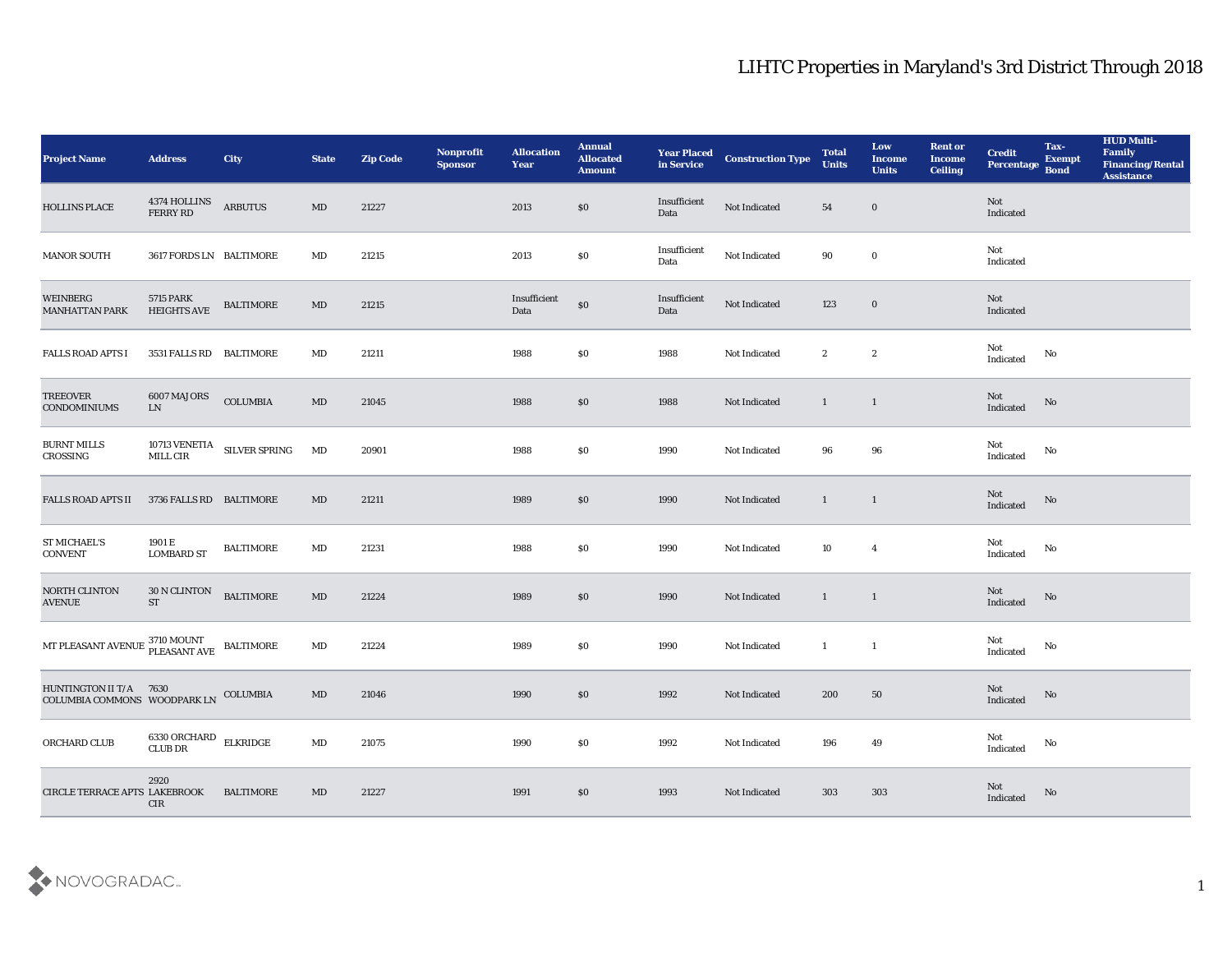| <b>Project Name</b>                                                             | <b>Address</b>                        | <b>City</b>         | <b>State</b>           | <b>Zip Code</b> | Nonprofit<br><b>Sponsor</b> | <b>Allocation</b><br>Year | <b>Annual</b><br><b>Allocated</b><br><b>Amount</b> | <b>Year Placed</b><br>in Service | <b>Construction Type</b>  | <b>Total</b><br><b>Units</b> | Low<br><b>Income</b><br><b>Units</b> | <b>Rent or</b><br><b>Income</b><br><b>Ceiling</b> | <b>Credit</b><br><b>Percentage</b>          | Tax-<br><b>Exempt</b><br><b>Bond</b> | <b>HUD Multi-</b><br>Family<br><b>Financing/Rental</b><br><b>Assistance</b> |
|---------------------------------------------------------------------------------|---------------------------------------|---------------------|------------------------|-----------------|-----------------------------|---------------------------|----------------------------------------------------|----------------------------------|---------------------------|------------------------------|--------------------------------------|---------------------------------------------------|---------------------------------------------|--------------------------------------|-----------------------------------------------------------------------------|
| <b>MESSIAH HALL</b><br><b>HOUSING</b>                                           | 1024 S DECKER<br><b>AVE</b>           | <b>BALTIMORE</b>    | $\mathbf{M}\mathbf{D}$ | 21224           |                             | 1991                      | \$0                                                | 1993                             | Not Indicated             | 17                           | 17                                   | 60% AMGI                                          | Not<br>Indicated                            | No                                   |                                                                             |
| PARK VIEW AT COLUME CRADLEROCK COLUMBIA                                         | 7070<br><b>WAY</b>                    |                     | $\rm MD$               | 21045           |                             | 1992                      | \$0                                                | 1994                             | Not Indicated             | 103                          | 103                                  | 60% AMGI                                          | Not<br>Indicated                            | No                                   |                                                                             |
| SOUTH CHAPEL STREET 9 S CHAPEL ST BALTIMORE                                     |                                       |                     | MD                     | 21231           | Yes                         | 1994                      | \$0                                                | 1996                             | Acquisition and Rehab 1   |                              | -1                                   | 60% AMGI                                          | <b>Both 30%</b><br>and 70%<br>present value | No                                   |                                                                             |
| GROVES AT PINEY ORCHELINDEN GROVE ODENTON                                       |                                       |                     | $\mathbf{M}\mathbf{D}$ |                 | $\rm\thinspace No$          | 1995                      | \$0                                                | 1996                             | <b>New Construction</b>   | 258                          | 52                                   | 50% AMGI                                          | $30\,\%$ present $\,$ Yes value             |                                      |                                                                             |
| VILLAGES AT MARLEY S SOUTHBRIDGE GLEN BURNIE                                    | 204<br>DR                             |                     | MD                     | 21060           | No                          | 1994                      | \$0                                                | 1996                             | Acquisition and Rehab 757 |                              | 757                                  |                                                   | 70 % present $_{\rm Yes}$<br>value          |                                      |                                                                             |
| <b>ST ELIZABETH'S</b><br><b>SENIOR HOUSING</b>                                  | 35 N<br><b>LAKEWOOD</b><br><b>AVE</b> | <b>BALTIMORE</b>    | $\mathbf{M}\mathbf{D}$ | 21224           | No                          | 1995                      | \$0                                                | 1997                             | Acquisition and Rehab 20  |                              | 20                                   | 50% AMGI                                          | <b>Both 30%</b><br>and 70%<br>present value | No                                   |                                                                             |
| <b>BAY FOREST SENIOR</b><br><b>APTS</b>                                         | <b>930 BAY</b><br><b>FOREST CT</b>    | <b>ANNAPOLIS</b>    | MD                     | 21403           | No                          | 1996                      | \$0                                                | 1998                             | <b>New Construction</b>   | 120                          | 120                                  |                                                   | $70\,\%$ present $\,$ No value              |                                      |                                                                             |
| HOLLINS FERRY ROAD 4230 HOLLINS<br><b>SENIOR HOUSING</b>                        | <b>FERRY RD</b>                       | <b>BALTIMORE</b>    | $\mathbf{M}\mathbf{D}$ | 21227           |                             | 1997                      | \$0                                                | 1998                             | Not Indicated             | 64                           | 64                                   |                                                   | Not<br>Indicated                            |                                      |                                                                             |
| <b>BUTCHERS ROW</b><br><b>PHASE II</b>                                          | 2027 E<br><b>BALTIMORE ST</b>         | <b>BALTIMORE</b>    | $\mathbf{M}\mathbf{D}$ | 21231           |                             | 1998                      | \$0                                                | 2000                             | Not Indicated             | 16                           | 16                                   |                                                   | Not<br>Indicated                            |                                      |                                                                             |
| <b>GLEN FOREST SENIOR 7975 CRAIN</b><br><b>APTS</b>                             | HWY S                                 | <b>GLEN BURNIE</b>  | $\mathbf{M}\mathbf{D}$ | 21061           |                             | 1998                      | \$0                                                | 2000                             | Not Indicated             | 100                          | 99                                   | 60% AMGI                                          | Not<br>Indicated                            |                                      |                                                                             |
| $\boxed{\text{PARK VIEW AT TAYLOR}} \, \textcolor{red}{\mathbf{4102\; TAYLOR}}$ |                                       | <b>BALTIMORE</b>    | $\rm MD$               | 21236           |                             | 2000                      | \$0                                                | 2001                             | Not Indicated             | 100                          | 99                                   | 60% AMGI                                          | Not<br>Indicated                            |                                      |                                                                             |
| AHEPA SENIOR APTS                                                               | 1351 S CLINTON BALTIMORE ST           |                     | $\mathbf{M}\mathbf{D}$ | 21224           | Yes                         | 2001                      | \$0                                                | 2002                             | New Construction          | 56                           | 56                                   |                                                   | 50% AMGI 70 % present No                    |                                      |                                                                             |
| MORNINGSIDE<br>HEIGHTS SENIOR APTS RIDGE DR                                     | 104 PLEASANT                          | <b>OWINGS MILLS</b> | MD                     | 21117           | $\mathbf {No}$              | ${\bf 2000}$              | $\$0$                                              | 2002                             | <b>New Construction</b>   | 82                           | 82                                   | 60% AMGI                                          | $70$ % present $\,$ No value                |                                      |                                                                             |

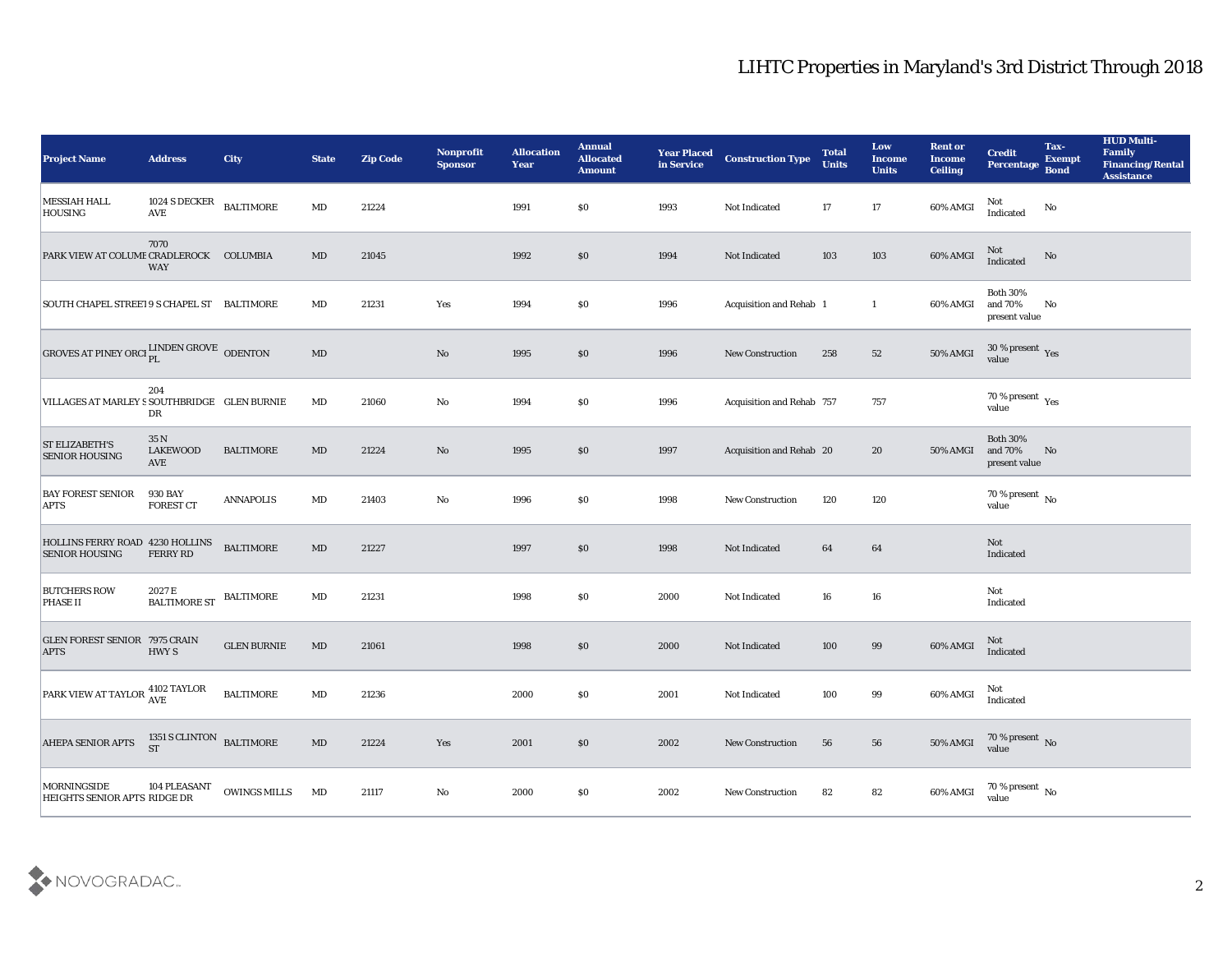| <b>Project Name</b>                           | <b>Address</b>                                       | <b>City</b>         | <b>State</b>           | <b>Zip Code</b> | Nonprofit<br><b>Sponsor</b> | <b>Allocation</b><br><b>Year</b> | <b>Annual</b><br><b>Allocated</b><br><b>Amount</b> | <b>Year Placed</b><br>in Service | <b>Construction Type</b>        | <b>Total</b><br><b>Units</b> | Low<br><b>Income</b><br><b>Units</b> | <b>Rent or</b><br><b>Income</b><br><b>Ceiling</b> | <b>Credit</b><br>Percentage             | Tax-<br><b>Exempt</b><br><b>Bond</b> | <b>HUD Multi-</b><br>Family<br><b>Financing/Rental</b><br><b>Assistance</b> |
|-----------------------------------------------|------------------------------------------------------|---------------------|------------------------|-----------------|-----------------------------|----------------------------------|----------------------------------------------------|----------------------------------|---------------------------------|------------------------------|--------------------------------------|---------------------------------------------------|-----------------------------------------|--------------------------------------|-----------------------------------------------------------------------------|
| WOODSIDE GARDENS                              | $701\,\mathrm{NEWTOWNE}$ ANNAPOLIS DR                |                     | $\rm MD$               | 21401           | No                          | 2002                             | \$0\$                                              | 2002                             | Acquisition and Rehab 144       |                              | 144                                  | 60% AMGI                                          | $30\,\%$ present $\,\mathrm{Yes}$ value |                                      |                                                                             |
| HOMES AT THE GLEN                             | 73 JULIANA CIR $$\sf ANNAPOLIS$$                     |                     | MD                     | 21401           | Yes                         | 2001                             | $\$0$                                              | 2003                             | <b>New Construction</b>         | 56                           | 56                                   | 60% AMGI                                          | $70$ % present $\,$ No $\,$ value       |                                      |                                                                             |
| PARK VIEW AT<br><b>FURNACE BRANCH</b>         | 7466 E<br><b>FURNACE</b><br><b>BRANCH RD</b>         | <b>GLEN BURNIE</b>  | MD                     | 21060           | Yes                         | 2002                             | \$0                                                | 2003                             | New Construction                | 101                          | 101                                  | 60% AMGI                                          | $70$ % present $\,$ No $\,$ value       |                                      |                                                                             |
| PARK VIEW AT<br><b>SNOWDEN RIVER</b>          | $8600$ SNOWDEN $\,$ COLUMBIA RIVER PKWY              |                     | $\mathbf{M}\mathbf{D}$ | 21045           | $\mathbf{N}\mathbf{o}$      | 2003                             | $\$0$                                              | 2004                             | <b>New Construction</b>         | 100                          | 100                                  | 60% AMGI                                          | $70$ % present $\,$ No $\,$ value       |                                      |                                                                             |
| <b>COLLEGE PARKWAY</b><br><b>PLACE APTS</b>   | 570 BELLERIVE ANNAPOLIS<br>RD                        |                     | $\rm MD$               | 21409           |                             | 2003                             | \$0                                                | 2005                             | Not Indicated                   | 170                          | 169                                  |                                                   | Not<br>Indicated                        |                                      |                                                                             |
| <b>OLNEY MANOR</b>                            | 18301 GEORGIA OLNEY<br>$\operatorname{\mathbf{AVE}}$ |                     | $\rm MD$               | 20832           | No                          | 2004                             | \$0                                                | 2005                             | <b>New Construction</b>         | 100                          | 100                                  | 60% AMGI                                          | $30\,\%$ present $\,$ Yes value         |                                      |                                                                             |
| <b>WEINBERG VILLAGE II ASSOCIATED</b>         | 3440<br><b>WAY</b>                                   | <b>OWINGS MILLS</b> | MD                     | 21117           | Yes                         | 2004                             | \$0                                                | 2005                             | New Construction                | 85                           | 85                                   | 60% AMGI                                          | $70$ % present $\,$ No $\,$ value $\,$  |                                      |                                                                             |
| <b>LANSDOWNE APTS</b>                         | 2401 TIONESTA $$\tt HALETHORPE$$<br>RD               |                     | $\mathbf{M}\mathbf{D}$ | 21227           | Yes                         | 2005                             | \$0                                                | 2006                             | Acquisition and Rehab 167       |                              | 167                                  |                                                   | 30 % present $_{\rm Yes}$<br>value      |                                      |                                                                             |
| <b>WILEY H BATES</b><br><b>SENIOR</b>         | 1029<br>SMITHVILLE ST ANNAPOLIS                      |                     | $\mathbf{M}\mathbf{D}$ | 21401           | Yes                         | 2004                             | \$0                                                | 2006                             | <b>Acquisition and Rehab 71</b> |                              | 71                                   | 60% AMGI                                          | $70$ % present $\,$ No $\,$ value       |                                      |                                                                             |
| <b>MANHATTAN PARK</b><br><b>ELDERLY</b>       | <b>5715 PARK</b><br>HEIGHTS AVE                      | <b>BALTIMORE</b>    | MD                     | 21215           | No                          | 2005                             | \$0                                                | 2007                             | Acquisition and Rehab 123       |                              | 123                                  |                                                   | $30\,\%$ present $\,$ Yes value         |                                      |                                                                             |
| <b>SHARP LEADENHALL</b><br><b>RENTALS</b>     | 1009 CREEK ALY BALTIMORE                             |                     | MD                     | 21230           | No                          | 2005                             | \$0                                                | 2007                             | <b>New Construction</b>         | 31                           | 31                                   | 60% AMGI                                          | $70$ % present $\,$ No $\,$ value       |                                      |                                                                             |
| <b>WEINBERG VILLAGE</b><br>IV                 | 3410<br><b>ASSOCIATED</b><br>WAY                     | <b>OWINGS MILLS</b> | MD                     | 21117           | Yes                         | 2006                             | $\$0$                                              | 2007                             | New Construction                | 100                          | 100                                  | 60% AMGI                                          | $70$ % present $\,$ No $\,$ value       |                                      |                                                                             |
| <b>ORCHARD RIDGE</b><br><b>RENTAL PHASE I</b> | 4300 MAPLE<br>SHADE DR                               | <b>BALTIMORE</b>    | $\mathbf{M}\mathbf{D}$ | 21213           | $\rm\thinspace No$          | 2006                             | \$0                                                | 2008                             | <b>New Construction</b>         | 64                           | 64                                   |                                                   | $70\,\%$ present $\,$ No value          |                                      |                                                                             |

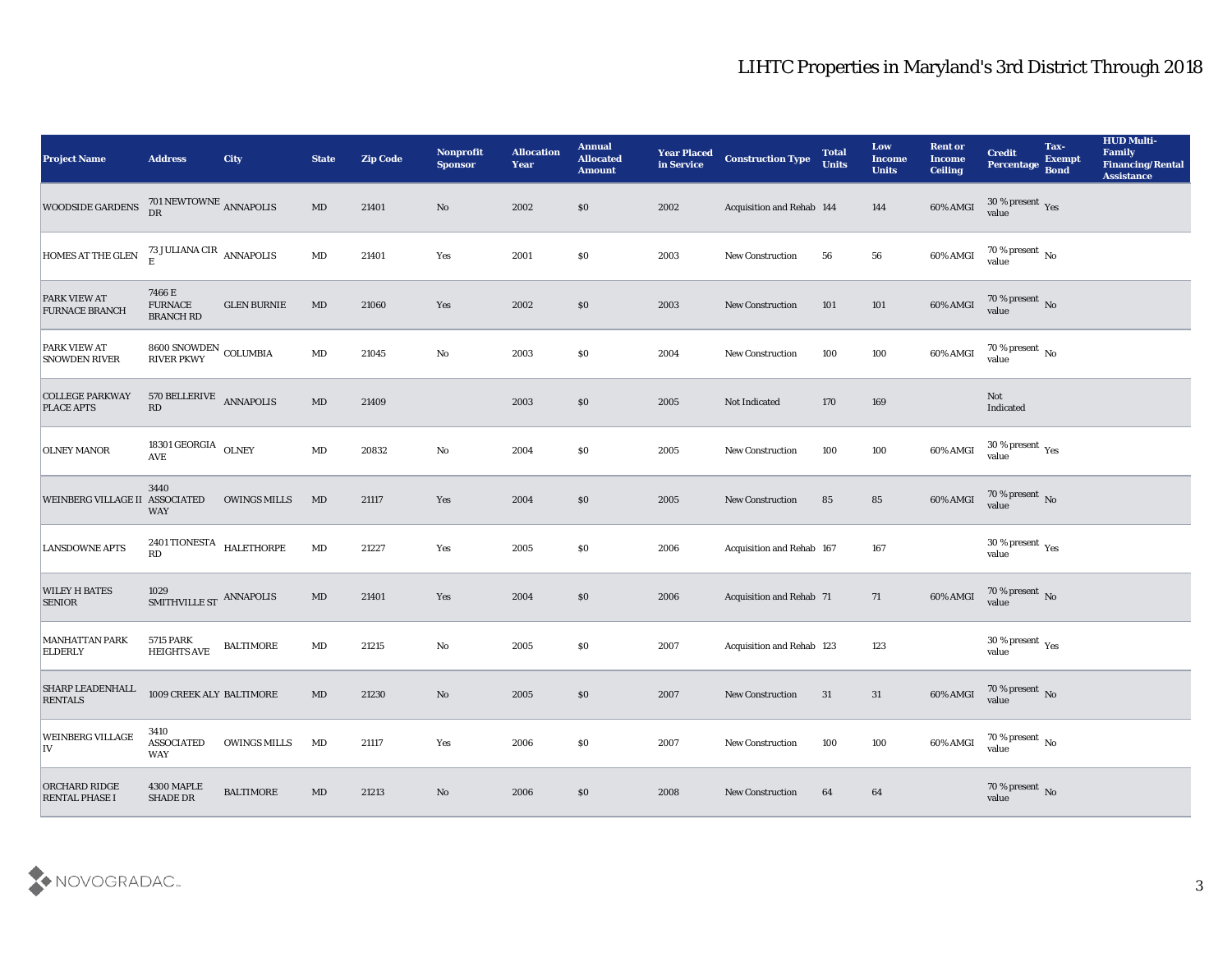## LIHTC Properties in Maryland's 3rd District Through 2018

| <b>Project Name</b>                                 | <b>Address</b>                                    | <b>City</b>              | <b>State</b>           | <b>Zip Code</b> | Nonprofit<br><b>Sponsor</b> | <b>Allocation</b><br><b>Year</b> | <b>Annual</b><br><b>Allocated</b><br><b>Amount</b> | <b>Year Placed</b><br>in Service | <b>Construction Type</b>  | <b>Total</b><br><b>Units</b> | Low<br><b>Income</b><br><b>Units</b> | <b>Rent or</b><br><b>Income</b><br><b>Ceiling</b> | <b>Credit</b><br>Percentage        | Tax-<br><b>Exempt</b><br><b>Bond</b> | <b>HUD Multi-</b><br>Family<br><b>Financing/Rental</b><br><b>Assistance</b> |
|-----------------------------------------------------|---------------------------------------------------|--------------------------|------------------------|-----------------|-----------------------------|----------------------------------|----------------------------------------------------|----------------------------------|---------------------------|------------------------------|--------------------------------------|---------------------------------------------------|------------------------------------|--------------------------------------|-----------------------------------------------------------------------------|
| PATUXENT SQUARE<br><b>APTS</b>                      | 9900<br>WASHINGTON LAUREL<br><b>BLVD N</b>        |                          | MD                     | 20723           |                             | 2006                             | \$0                                                | 2008                             | New Construction          | 80                           | 80                                   |                                                   | 30 % present $_{\rm Yes}$<br>value |                                      |                                                                             |
| <b>WALKER MEWS APTS</b>                             | 6225 YORK RD                                      | BALTIMORE                | MD                     | 21212           | No                          | 2008                             | \$0                                                | 2008                             | Acquisition and Rehab 166 |                              | 166                                  |                                                   | 30 % present $_{\rm Yes}$<br>value |                                      |                                                                             |
| <b>ADMIRAL OAKS APTS</b>                            | <b>445 CAPTAINS</b><br><b>CIR</b>                 | <b>ANNAPOLIS</b>         | MD                     | 21401           | No                          | 1990                             | \$0                                                | 2009                             | Acquisition and Rehab 159 |                              | 159                                  | 60% AMGI                                          | $70\,\%$ present $\,$ No value     |                                      |                                                                             |
| ORCHARD RIDGE<br><b>RENTAL PHASE II</b>             | 4132 ORCHARD<br>$\mathop{\rm RIDE}\nolimits$ BLVD | <b>BALTIMORE</b>         | MD                     | 21213           | No                          | 2007                             | \$0                                                | 2009                             | New Construction          | 72                           | 57                                   |                                                   | $70\,\%$ present $\,$ No value     |                                      |                                                                             |
| ORCHARD RIDGE<br><b>RENTAL PHASE III</b>            | 4340 ORCHARD<br>RIDGE BLVD                        | <b>BALTIMORE</b>         | MD                     | 21213           | No                          | 2008                             | \$0                                                | 2009                             | <b>New Construction</b>   | 77                           | 77                                   | 60% AMGI                                          | $70\,\%$ present $\,$ No value     |                                      |                                                                             |
| STEVENS FOREST APTS 5866 STEVENS                    |                                                   | COLUMBIA                 | MD                     | 21045           | No                          | 2007                             | \$0                                                | 2009                             | Acquisition and Rehab 106 |                              | 106                                  |                                                   | $30\,\%$ present $\,$ No value     |                                      |                                                                             |
| <b>WEINBERG MANOR</b><br><b>EAST</b>                | 3601 FORDS LN BALTIMORE                           |                          | MD                     | 21215           | Yes                         | 2008                             | $\$0$                                              | 2009                             | Acquisition and Rehab 186 |                              | 184                                  |                                                   | $70\,\%$ present $\,$ No value     |                                      |                                                                             |
| <b>WEINBERG MANOR</b><br><b>WEST</b>                | 3615 FORDS LN BALTIMORE                           |                          | MD                     | 21215           | No                          | 2008                             | \$0                                                | 2009                             | Acquisition and Rehab 108 |                              | 108                                  |                                                   | $30\,\%$ present $\,$ Yes value    |                                      |                                                                             |
| <b>ANNAPOLIS GARDENS</b>                            | 1832 BOWMAN<br>DR                                 | <b>ANNAPOLIS</b>         | MD                     | 21401           | No                          | 2008                             | \$0                                                | 2010                             | Acquisition and Rehab 150 |                              | 150                                  |                                                   | 70 % present $\,$ No $\,$<br>value |                                      |                                                                             |
| <b>GLENVIEW GARDENS 7987 NOLPARK</b><br><b>APTS</b> | CT                                                | <b>GLEN BURNIE</b>       | $\mathbf{M}\mathbf{D}$ | 21061           |                             | 2009                             | \$0                                                | 2010                             | Acquisition and Rehab 204 |                              | 202                                  |                                                   | Not<br>Indicated                   | No                                   |                                                                             |
| <b>HAMMARLEE HOUSE</b><br><b>APTS</b>               | 20<br>HAMMARLEE<br>$\mathbf{R}\mathbf{D}$         | <b>GLEN BURNIE</b>       | MD                     | 21060           | No                          | 2010                             | \$0                                                | 2010                             | <b>New Construction</b>   | 55                           | 55                                   | 60% AMGI                                          | Not<br>Indicated                   | No                                   |                                                                             |
| <b>KIRKWOOD HOUSE</b><br><b>APTS</b>                | 6401 LOCH<br>RAVEN BLVD                           | $\operatorname{BALTIME}$ | $\mathbf{M}\mathbf{D}$ | 21239           | $\mathbf {No}$              | 2008                             | $\$0$                                              | 2010                             | Acquisition and Rehab 261 |                              | 261                                  |                                                   | $30\,\%$ present $\,$ Yes value    |                                      |                                                                             |
| OBERY COURT PHASE I 112 CLAY ST                     |                                                   | <b>ANNAPOLIS</b>         | $\mathbf{M}\mathbf{D}$ | 21401           | $\mathbf {No}$              | 2008                             | \$0                                                | 2010                             | New Construction          | 50                           | $50\,$                               | 60% AMGI                                          | 70 % present $\,$ No $\,$<br>value |                                      |                                                                             |

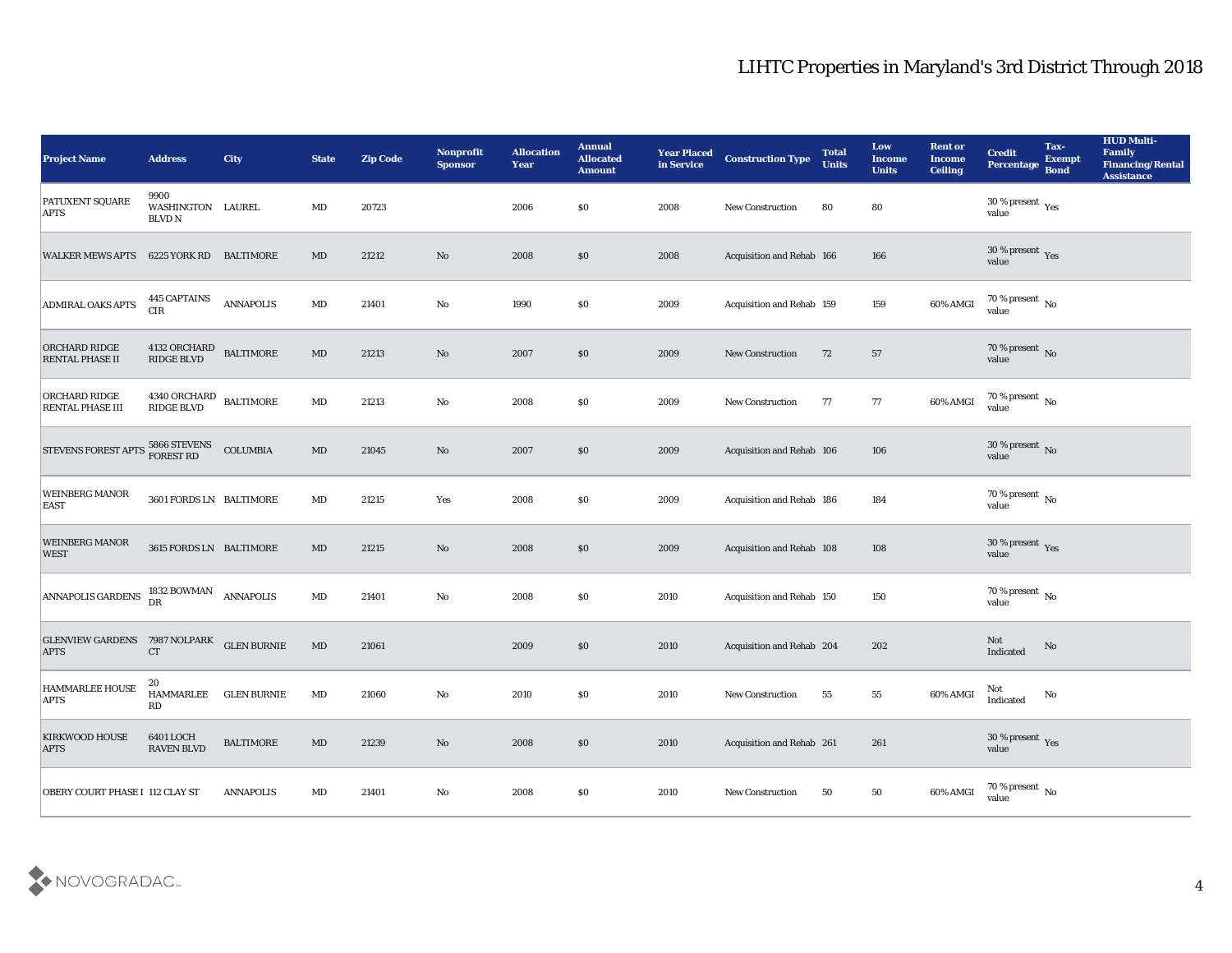| <b>Project Name</b>                                                   | <b>Address</b>                                          | <b>City</b>         | <b>State</b>           | <b>Zip Code</b> | Nonprofit<br><b>Sponsor</b> | <b>Allocation</b><br><b>Year</b> | <b>Annual</b><br><b>Allocated</b><br><b>Amount</b> | <b>Year Placed</b><br>in Service | <b>Construction Type</b>  | <b>Total</b><br><b>Units</b> | Low<br><b>Income</b><br><b>Units</b> | <b>Rent or</b><br><b>Income</b><br><b>Ceiling</b> | <b>Credit</b><br>Percentage                 | Tax-<br><b>Exempt</b><br><b>Bond</b> | <b>HUD Multi-</b><br>Family<br><b>Financing/Rental</b><br><b>Assistance</b> |
|-----------------------------------------------------------------------|---------------------------------------------------------|---------------------|------------------------|-----------------|-----------------------------|----------------------------------|----------------------------------------------------|----------------------------------|---------------------------|------------------------------|--------------------------------------|---------------------------------------------------|---------------------------------------------|--------------------------------------|-----------------------------------------------------------------------------|
| SHARP LEADENHALL<br><b>APTS II</b>                                    | 911<br>LEADENHALL BALTIMORE<br><b>ST</b>                |                     | $\mathbf{M}\mathbf{D}$ | 21230           | No                          | 2009                             | \$0                                                | 2010                             | <b>New Construction</b>   | 191                          | 191                                  | 60% AMGI                                          | $70\,\%$ present $\,$ Yes value             |                                      |                                                                             |
| <b>BAY RIDGE GARDENS</b><br>LP                                        | 1 BENS DR                                               | <b>ANNAPOLIS</b>    | MD                     | 21403           | No                          | 1993                             | \$0                                                | 2011                             | Acquisition and Rehab 198 |                              | 198                                  | 60% AMGI                                          | <b>Both 30%</b><br>and 70%<br>present value | No                                   |                                                                             |
| <b>SIERRA WOODS APTS</b>                                              | 8712 AIRYBRINK COLUMBIA<br><b>LN</b>                    |                     | $\mathbf{M}\mathbf{D}$ | 21045           | Yes                         | 2009                             | \$0                                                | 2011                             | Acquisition and Rehab 160 |                              | 159                                  | 60% AMGI                                          | $30\,\%$ present $\,$ Yes value             |                                      |                                                                             |
| <b>WEINBERG VILLAGE V</b>                                             | 3430<br><b>ASSOCIATED</b><br>WAY                        | <b>OWINGS MILLS</b> | MD                     | 21117           | Yes                         | 2010                             | \$0                                                | 2011                             | <b>New Construction</b>   | 86                           | 86                                   | 60% AMGI                                          | $70$ % present $\,$ No $\,$ value           |                                      |                                                                             |
| <b>PARK VIEW AT</b><br><b>COLUMBIA II</b>                             | 7070<br>CRADLEROCK COLUMBIA<br><b>WAY</b>               |                     | MD                     | 21045           |                             | 1992                             | \$0                                                | 2011                             | Not Indicated             | 104                          | 104                                  | 60% AMGI                                          | Not<br>Indicated                            |                                      |                                                                             |
| MONARCH MILLS                                                         | $7333$ OAKLAND $\quad$ COLUMBIA MILLS ${\rm RD}$        |                     | MD                     | 21046           |                             | 2010                             | \$0                                                | 2012                             | Not Indicated             | 116                          | 116                                  |                                                   | Not<br>Indicated                            |                                      |                                                                             |
| PARK VIEW AT<br><b>FULLERTON</b>                                      | $4300$ $\,$ CARDWELL AVE $\,$ BALTIMORE                 |                     | $\mathbf{M}\mathbf{D}$ | 21236           | No                          | 1994                             | \$0                                                | 2012                             | New Construction          | 90                           | 89                                   | $60\%$ AMGI                                       | $70$ % present $\,$ No $\,$ value $\,$      |                                      |                                                                             |
| <b>MARLEY MEADOWS</b>                                                 | 202 MARLEY<br><b>MEADOW LN</b>                          | ${\tt GLEN}$ BURNIE | MD                     | 21060           | Yes                         | 2011                             | \$0                                                | 2013                             | <b>New Construction</b>   | 36                           | 36                                   | 60% AMGI                                          | 70 % present $\,$ No $\,$<br>value          |                                      | No                                                                          |
| PARK VIEW AT<br><b>COLONIAL LANDING</b>                               | 6391<br>ROWANBERRY ELKRIDGE<br>DR                       |                     | $\mathbf{M}\mathbf{D}$ | 21075           | No                          | 2012                             | \$0                                                | 2013                             | <b>New Construction</b>   | 100                          | 100                                  | 60% AMGI                                          | $30\,\%$ present $\,$ Yes value             |                                      | No                                                                          |
| VILLAGE CROSSROADS 431A FITCH AVE NOTTINGHAM<br><b>SENIOR HOUSING</b> |                                                         |                     | MD                     |                 | Yes                         | 2011                             | \$0                                                | 2013                             | <b>New Construction</b>   | 94                           | 94                                   | 60% AMGI                                          | $70$ % present $\,$ No $\,$ value           |                                      | $\mathbf{N}\mathbf{o}$                                                      |
| <b>FELLS POINT STATION 1621 BANK ST</b>                               |                                                         | <b>BALTIMORE</b>    | MD                     | 21231           |                             | 2012                             | \$0                                                | 2014                             | Not Indicated             | 47                           | 47                                   |                                                   | Not<br>Indicated                            |                                      |                                                                             |
| <b>BERGER SQUARE</b>                                                  | 1474, 1475, 1480<br><b>AND 1484</b><br><b>BERGER ST</b> | <b>ODENTON</b>      | MD                     | 21113           | Yes                         | Insufficient<br>Data             | \$893,538                                          | 2016                             | New Construction          | 48                           | 48                                   | 60% AMGI                                          | 70 % present $\,$ No $\,$<br>value          |                                      |                                                                             |
| <b>OBERY</b><br>COURT/COLLEGE<br><b>CREEK PHASE III</b>               | <b>BATES STREET</b><br><b>AND OBERY</b><br>COURT        | <b>ANNAPOLIS</b>    | MD                     | 21401           | No                          | Insufficient<br>Data             | \$785,531                                          | 2016                             | New Construction          | 61                           | 61                                   | 60% AMGI                                          | 70 % present No<br>value                    |                                      |                                                                             |